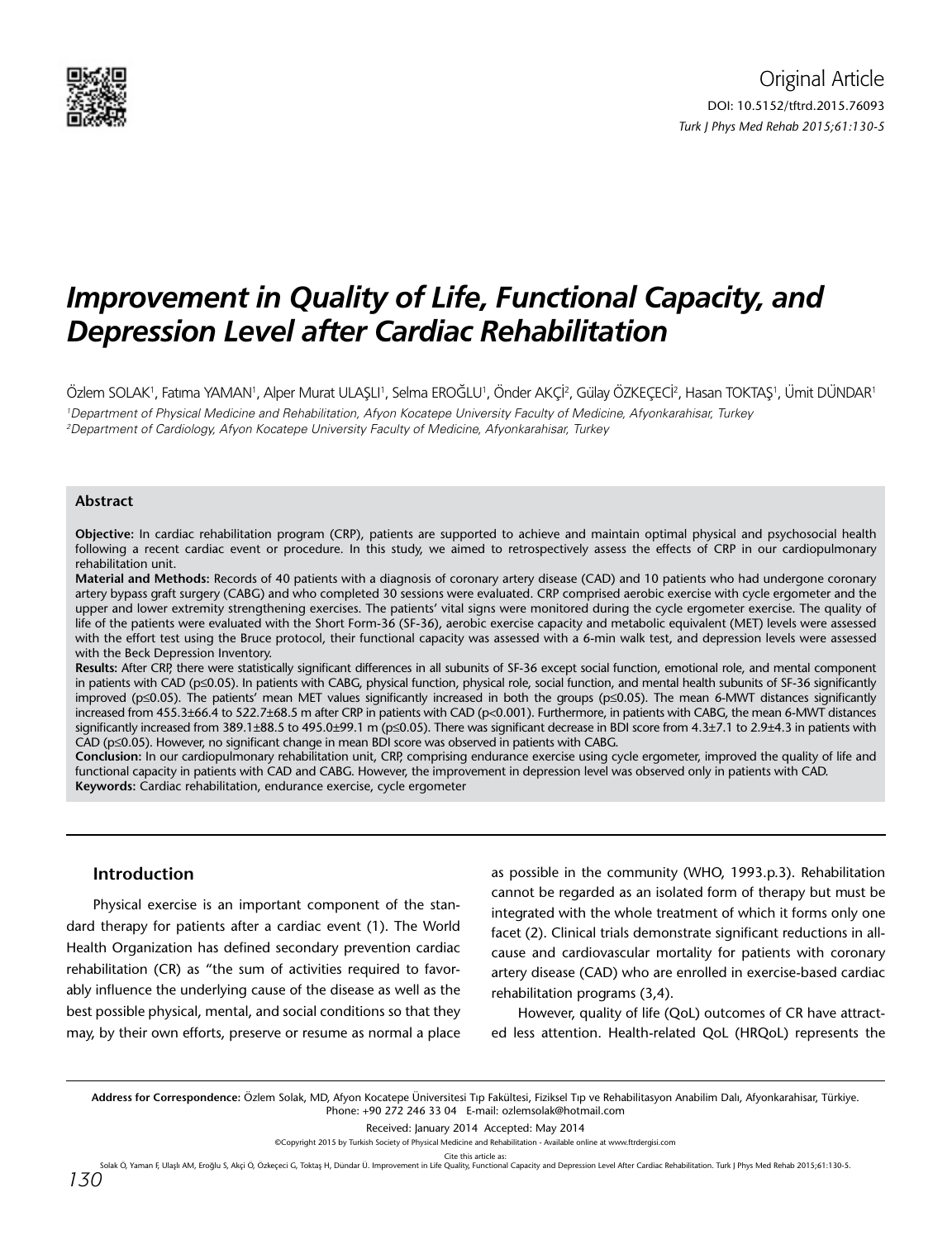patient's own evaluation of the impact of a disease on his/her physical function and wellbeing (5).

Several instruments for assessing HRQoL have been developed, both generic and disease specific. HRQoL assessments have been evaluated in a recent review, and the results suggest that the Short Form 36 (SF-36) is the most appropriate generic measure of HRQoL among people with ischemic heart disease (6,7).

The positive effect of CR on functional capacity has long been revealed (8,9). The 6-min walk test is widely used to assess functional capacity and prognosis (10).

Depression is common after coronary artery bypass graft (CABG) surgery, in patients with CAD and chronic heart failure and is associated with poor QoL, increased morbidity, frequency of hospitalizations, and mortality. Research suggests that depression in populations with CABG and CAD improves during exercise training rehabilitation programs (11).

In our retrospective study, we aimed to determine changes in QoL, depression level, and functional capacity of patients with CAD and CABG who attended an outpatient rehabilitation program.

# **Material and Methods**

A retrospective analysis was performed for 50 outpatients enrolled in the cardiac rehabilitation program (CRP) from November 2011 to May 2013 in Afyon Kocatepe University Hospital Department of Physical Medicine and Rehabilitation. We obtained the ethics committee's approval and informed consent from the patients. The charts of patients who had completed 30 sessions of CR were reviewed. Forty patients with a diagnosis of CAD and 10 patients who had undergone CABG were included in the study. CRP comprised 5 min of warm-up, 10 min of range of motion, 10 min of strengthening, 30 min of aerobic exercise with cycle ergometer, and 5 min of cool-down exercises. The patients' vital signs, including pulse, tension arterial, heart rhythm, and oxygen saturation, were monitored during the cycle ergometer exercise (Ergoselect 200, Ergoline GmbH, Bitz, Germany). All patients exercised with a constant heart rate training program.

The QoL was assessed using SF-36, a generic HRQoL questionnaire. It comprises 36 questions grouped in eight separate multi-item scales, covering the following domains: physical functioning (10 items), role limitations due to physical problems (four items), body pain (four items), general health perception (five items), vitality (four items), social functioning (two items), role limitations due to emotional problems (three items), and mental health (five items). Majority of the scales are scored on three- to six-point categorical scales with different anchor points, whereas the response choices in the role functioning scales are dichotomous (6). The questions were summated and transformed to eight 0–100 scales with higher scores indicating better HRQoL. The Turkish version has been proved to be valid and reliable (12).

The 6-min walk test (6-MWT) is a practical simple test that requires a 100-ft hallway but no exercise equipment or advanced training for technicians. This test measures the distance that a patient can quickly walk on a flat, hard surface in a period of 6 min. It evaluates the global and integrated responses of all the systems involved during exercise, including the pulmonary and cardiovascular systems, systemic circulation, peripheral circulation, blood, neuromuscular units, and muscle metabolism. Functional capacity of patients was assessed with 6-MWT (13).

# **Table 1. Demographics of patients with CAD and CABG undergoing CRP**

|                             | $CAD (n=40)$    | $CABG (n=10)$   |
|-----------------------------|-----------------|-----------------|
| Age (years) (Mean±SD)       | $55.9 + 8.4$    | $58.7 + 4.7$    |
| Male/Female (n)             | 35/5            | 9/1             |
| Diagnosis duration (months) | $17.6 \pm 23.4$ | $59.1 \pm 53.7$ |

CAD: coronary artery disease; CABG: coronary artery bypass graft; CRP: cardiac rehabilitation program; SD: standard deviation

## **Table 2. Pre-CR and Post-CR SF-36 subunit values of patients with CAD**

|                       | Pre-CR<br>(Mean±SD) | Post-CR<br>(Mean±SD) | p value |
|-----------------------|---------------------|----------------------|---------|
| Physical function     | $61.9 \pm 26.1$     | $75.7 \pm 20.8$      | 0.00    |
| Physical role         | $48.0 \pm 39.8$     | $65.1 \pm 38.7$      | 0.002   |
| Pain                  | $63.7 + 24.8$       | $73.8 \pm 21.6$      | 0.007   |
| General health        | $55.8 + 17.5$       | $69.7 + 19.8$        | 0.00    |
| Vitality              | $59.5 \pm 21.5$     | $69.4 + 20.9$        | 0.002   |
| Social function       | $71.2 + 23.2$       | $77.9 + 21.4$        | 0.061   |
| <b>Emotional role</b> | $53.3 + 40.5$       | $64.9 \pm 35.4$      | 0.066   |
| Mental health         | $63.9 \pm 21.2$     | $71.9 + 19.4$        | 0.003   |
| Physical component    | $42.4 + 9.8$        | $47.5 \pm 8.6$       | 0.00    |
| Mental component      | $45.8 + 9.9$        | $48.4 \pm 8.8$       | 0.057   |

Pre-CR: pre-cardiac rehabilitation; Post-CR: post-cardiac rehabilitation; CAD: coronary artery disease; SF-36: Short form 36; SD: standard deviation

## **Table 3. Pre-CR and Post-CR SF-36 subunit values of patients with CABG**

|                    | Pre-CR<br>$(Mean \pm SD)$ | Post-CR<br>(Mean±SD) | p value |
|--------------------|---------------------------|----------------------|---------|
| Physical function  | $45.2 \pm 19.1$           | $61.5 \pm 20.6$      | 0.028   |
| Physical role      | $18.5 \pm 23.1$           | $60.0 \pm 35.7$      | 0.011   |
| Pain               | $52.4 \pm 19.7$           | $60.9 \pm 27.2$      | 0.343   |
| General health     | $35.6 \pm 21.5$           | $46.3 \pm 26.2$      | 0.206   |
| Vitality           | $47.0 \pm 19.0$           | $55.0 \pm 24.0$      | 0.076   |
| Social function    | $70.0 + 23.7$             | $81.2 + 12.1$        | 0.038   |
| Emotional role     | $39.3 \pm 30.1$           | $46.6 \pm 39.1$      | 0.273   |
| Mental health      | $53.0 \pm 17.3$           | $62.8 \pm 19.4$      | 0.011   |
| Physical component | $35.5 \pm 6.2$            | $40.8 + 9.2$         | 0.114   |
| Mental component   | $40.7 \pm 8.6$            | $44.3 \pm 6.6$       | 0.241   |

Pre-CR: pre-cardiac rehabilitation; Post-CR: post-cardiac rehabilitation; SD: standard deviation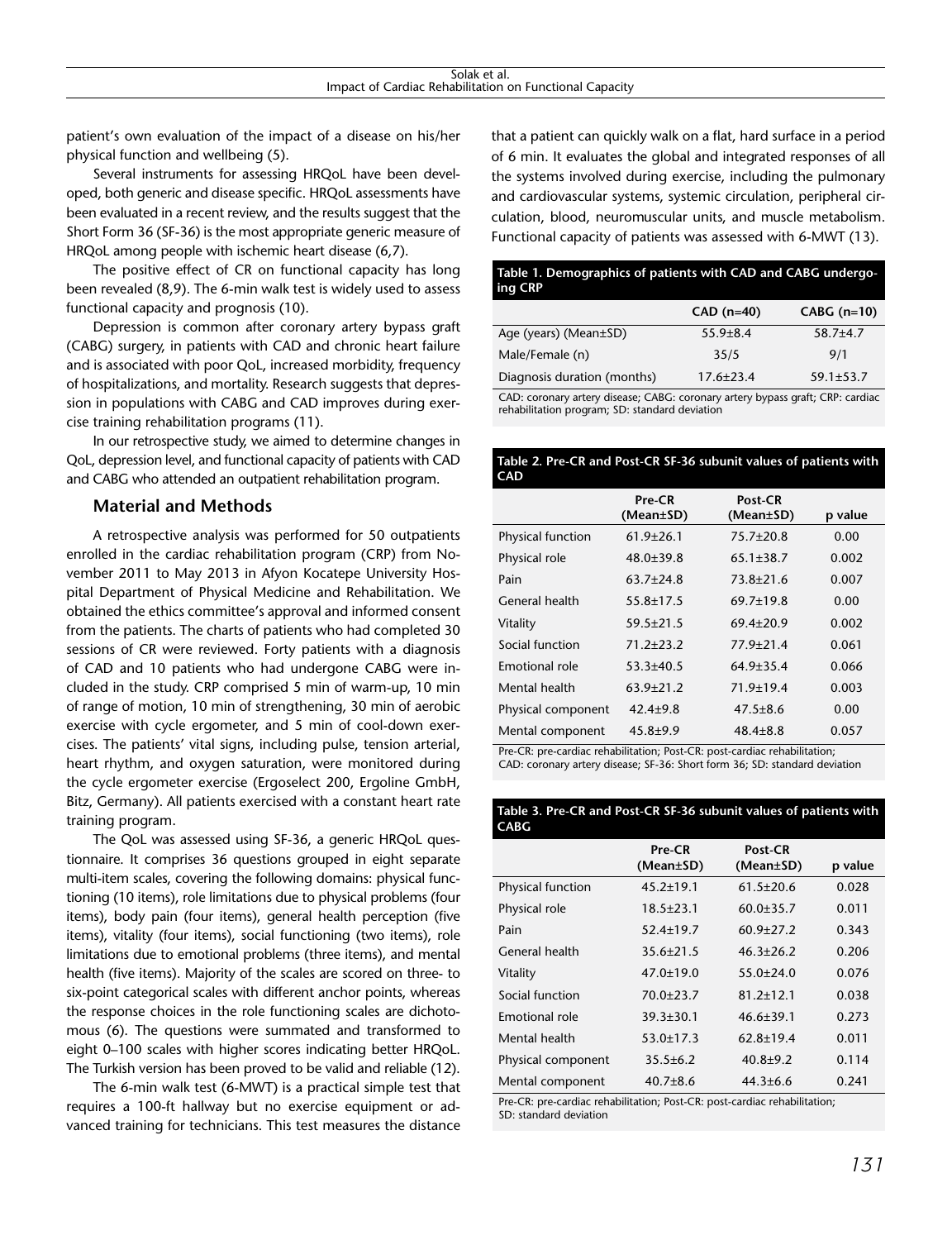#### Solak et al. Impact of Cardiac Rehabilitation on Functional Capacity

| Table 4. Pre-CR and Post-CR MET values, 6-MWT distances and BDI scores of patients with CAD and CABG |                     |                      |          |                     |                            |           |  |
|------------------------------------------------------------------------------------------------------|---------------------|----------------------|----------|---------------------|----------------------------|-----------|--|
|                                                                                                      | Pre-CR<br>(Mean±SD) | Post-CR<br>(Mean±SD) | *p value | Pre-CR<br>(Mean±SD) | Post-CR<br>$(Mean \pm SD)$ | **p value |  |
| MET value                                                                                            | $9.9 + 2.1$         | $10.9 + 1.9$         | 0.000    | $7.9 + 1.1$         | $9.3 + 1.8$                | 0.007     |  |
| $6-MWT(m)$                                                                                           | $455.3 \pm 66.4$    | $522.7 \pm 68.5$     | 0.000    | $389.1 \pm 88.5$    | $495.0 \pm 99.1$           | 0.005     |  |
| <b>BDI</b> score                                                                                     | $4.3 + 7.1$         | $2.9{\pm}4.3$        | 0.021    | $6.0 + 5.6$         | $5.7 \pm 7.8$              | 0.344     |  |

\*p value for patients with CAD

\*\*p value for patients with CABG

6-MWT: six-min walk test; BDI: Beck Depression Inventory; Pre-CR: pre-cardiac rehabilitation; Post-CR: post-cardiac rehabilitation; CAD: coronary artery disease; CABG: coronary artery bypass graft surgery; MET: metabolic equivalent; SD: standard deviation

It is convenient to express the oxygen uptake in multiples of resting requirement. The metabolic equivalent (MET) is a unit of resting oxygen uptake. Rather than using each the patient's own value, one MET is designated as the average value (3.5 mL O<sub>2</sub> uptake/kg/min). A mean exercise capacity of 10 METs has been observed in nonathletic, healthy, middle-aged men (14).

Effort stress tests of patients were performed before and after the rehabilitation program to determine the changes in MET values.

Beck Depression Inventory (BDI) was used to determine depression level. BDI is a 21-question multiple-choice self-reported inventory, one of the most widely used method, for measuring depression severity. When the test is scored, a value of 0–3 is assigned for each answer and then the total score is compared with a key to determine the depression's severity. The standard cut-offs are as follows: 0–9, indicates minimal depression; 10–18, indicates mild depression; 19–29, indicates moderate depression; and 30–63, indicates severe depression. Higher total scores indicate more severe depressive symptoms (15).

## **Statistical Analysis**

Statistical analyses were performed using SPSS version 15.0 (Statistical Package for the Social Sciences Inc., Chicago, IL, USA). Descriptive statistics and means were used to describe the features of the data. The normality of the distribution of continuous variables was assessed with the Kolmogorov–Simirnov test. To compare the outcome measures obtained before and after CR, Wilcoxon signed rank test or paired samples T-test were used where appropriate. A p value of <0.05 was considered to demonstrate a statistically significant result.

# **Results**

The demographics of patients are depicted in Table 1. The mean age of patients with CAD and CABG were 55.9±8.4 and 58.7±4.7 years, respectively. Seven (17.5%) patients with CAD and two (20%) patients with CABG never smoked.

There were statistically significant differences in all subunits of SF-36 except social function, emotional role, and mental component after CRP in patients with CAD (p≤0.05) (Table

2). In patients with CABG, physical function, physical role, social function, and mental health subunits of SF-36 significantly improved (p≤0.05) (Table 3).

The mean 6-MWT distances significantly increased from 455.3±66.4 to 522.7±68.5 m after CRP in patients with CAD (p<0.001). Moreover, in patients with CABG, the mean 6-MWT distances significantly increased from 389.1±88.5 to 495.0±99.1 m after CRP (p≤ 0.05) (Table 4).

The mean MET value significantly changed after CRP in both patients with CAD and CABG (p<0.05) (Table 3).

There was significant decrease in BDI score from 4.3±7.1 to 2.9±4.3 after CRP in patients with CAD (p≤0.05). However, we did not observe significant change in the mean BDI score in patients with CABG (p>0.05) (Table 3).

# **Discussion**

In this study, we demonstrated that cardiac rehabilitation program, comprising 30 sessions of exercise training, is associated with significant improvements in the QoL and functional capacity for outpatients with CAD and CABG. However, the depression level significantly improved only in patients with CAD.

As an outcome in an intervention like CR where the objective is for patients "by their own efforts, to preserve or resume as normal a place as possible in the community," physical and psychological well-being; that is, HRQoL may be as important to a patient as survival (2). Hsu et al. (16) reported an effect of outpatient CR on HRQoL among patients who underwent aortic coronary bypass. After the end of rehabilitation, there were significant improvements in physical functioning, physical role, bodily pain, and social function among these patients. Karapolat et al. (17) compared the effects of hospital-supervised exercise vs. home-based exercise in patients after orthotopic heart transplantation on functional capacity, QoL, and psychological symptoms and reported significant improvements in pVO2 and most SF-36 subgroups in the hospital-based exercise group. In accordance with these findings, we observed significant improvement in QoL in patients with CABG. Furthermore, Stauber et al. (18) reported significant improvements in all subunits of SF-36 in 520 patients with coronary artery after a comprehensive 12-week outpatient CRP. Moreover, in our study, the QoL of patients with CAD significantly improved after 30 sessions of outpatient CRP.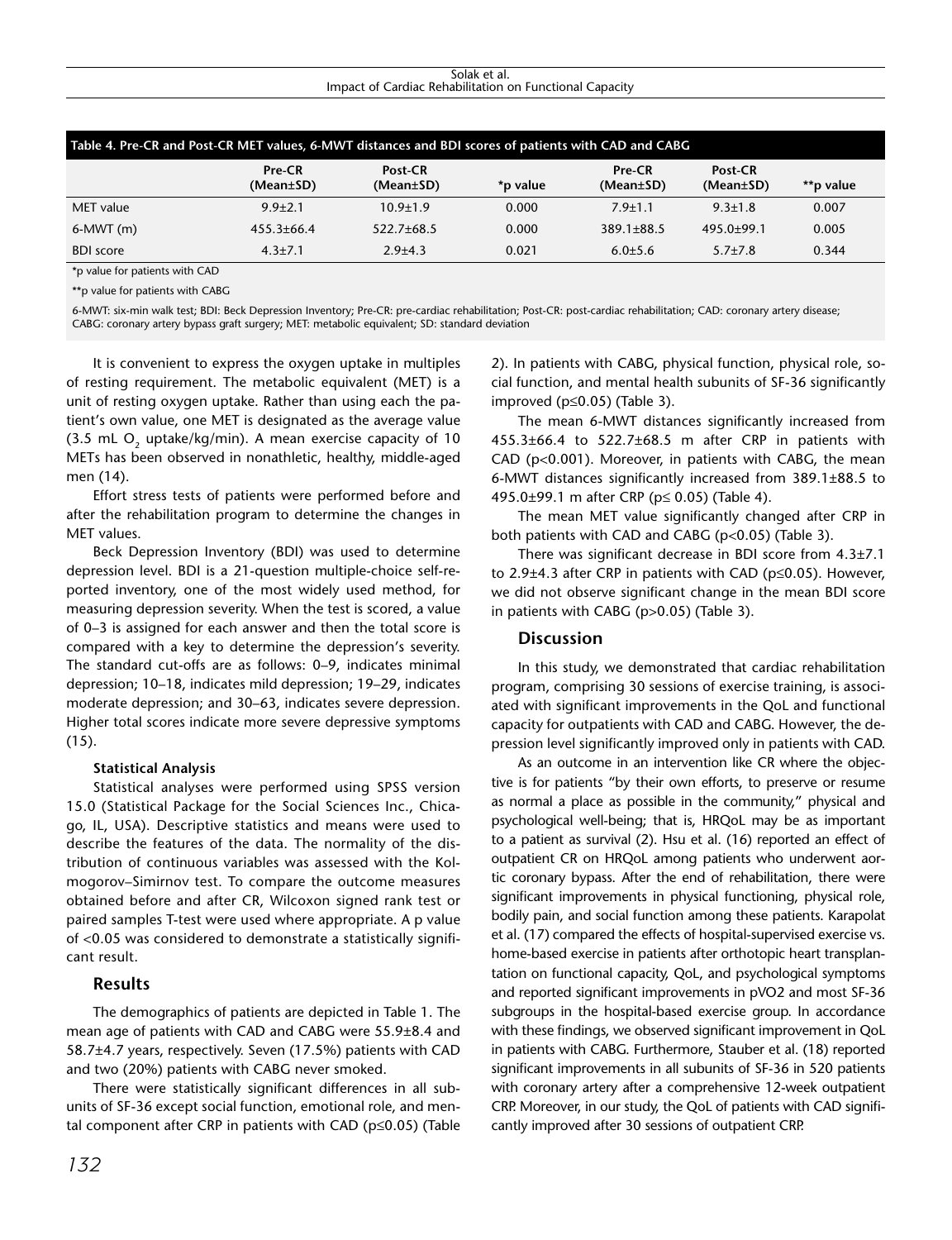Many patients in contemporary cardiac rehabilitation programs are quite deconditioned on entry. Using the 6-MWT to assess submaximal exercise capacity, for example, patients walked an average of only 76±21% of the 6-min walk distance predicted for their age, sex, height, and weight; mean distance walked at the completion of CR was 90±22% predicted and the proportions of patients performing at ≥80% of predicted walk distance increased from 44% to 69% (19,20). Stahle et al. (21) reported 15% improvement that was observed in the 6-MWT distances in elderly patients with post-myocardial infarction after an aerobic-based exercise intervention. Karapolat et al. (22) compared hospital-based vs. home-based exercise training in patients with heart failure and reported significant improvement in  $pVO<sub>2</sub>$  and 6-MWT in both the groups. Freyssin et al. (23) observed significant increase in the distance walked during the 6MWT in 26 patients with chronic heart failure after both continuous and interval training cardiac rehabilitation program lasting for 8 weeks. Jelinek et al. (24) reported that a 6-week cardiac rehabilitation program improves 6-MWT in both patients who had undergone CABG and percutaneous coronary revascularization. In this study, they compared 6-MWT distances before and after 6-week of CRP and found improvements in both the groups. In accordance with the literature, we determined improvement in 6-MWT distances for patients with CABG and CAD in our study.

Improving depression was not a specific target of cardiac rehabilitation. However, the rehabilitation program confers a high amount of physical exercise that may be expected to alleviate depressive symptoms in its own right (25). Stauber et al. (18) reported significant improvements in depression and anxiety levels after a 12-week cardiac rehabilitation program, comprising aerobic endurance, strength training and relaxation sessions, for patients with CAD. In a study by Milani and Lavie (26), depressive symptoms were assessed by a questionnaire, and mortality was evaluated at 40 months in over 500 consecutive coronary patients completing vs. not completing rehabilitation. Decreased depressive symptoms and decreased mortality were associated with improved fitness with only the modest improvement in fitness levels required to produce these benefits. In our study, we also observed significant improvement in depression levels of patients with CAD after 30 sessions of outpatient CRP. In another study by Karapolat et al. (27), the efficacy of the cardiac rehabilitation program in patients with end-stage heart failure, heart transplant patients and left ventricular assist device recipients, they demonstrated significant improvement in functional capacity, pulmonary function test, QoL, and depression after an 8-week supervised exercise program. Kulcu et al. (28) assessed the effect of cardiac rehabilitation on depression in patients with congestive heart failure and reported significant improvement in BDI scores in the treatment group in the short term. Sharif et al. (29) observed significant decreases in BDI scores in 80 patients

with CABG at the end of and 2 months after the 32 sessions of cardiac rehabilitation exercise program. However, in this study, we could not demonstrate improvement in the depression level of CABG after the 30 sessions of outpatient CRP. This may be because of the small number of patients with CABG attending this program.

The exercise tolerance test (ETT) can provide important prognostic information. Cardiac rehabilitative exercise training improves these ETT-derived prognostic variables and decrease predicted cardiovascular risk scores that incorporate these variables (30). Among men with and without cardiovascular disease who were referred for treadmill exercise testing, peak exercise capacity measured in METS was the strongest predictor of the risk of death, during an average of 6.2 years followup (14). For each MET increase in exercise capacity, there was a 12% improvement in survival.

Adams et al. (30) reported significant increase in MET values after a supervised CR program in 210 patients with CAD in a retrospective study. Rechcinski et al. (31) demonstrated significant increase in MET values after early cardiac rehabilitation program for patients following complete revascularization and incomplete revascularization by PCI. In a study, the effect of CRP on exercise capacity in women undergoing CABG was investigated, and significant increases of estimated exercise capacity in terms of MET values were reported (32). In our study, we observed improvement in MET values after CRP in patients with CAD in accordance with the literature.

This study had several limitations. First, the number of patients with CABG and CAD were relatively low. Second, because the study was retrospective and did not include a control group, we were unable to compare the effectiveness of CRP over home-based exercise. Furthermore, as spontaneous improvement may occur in aerobic capacity in the following several weeks in patients with CHD who have not received an exercise-based CR, the lack of control group in our study limits us to make assertive conclusions regarding our results.

Therefore, to our knowledge, our study is among the first retrospective studies reporting the effect of 30 sessions of CRP comprising 30 sessions of endurance training using only the cycle ergometer with constant heart rate program in our country.

# **Conclusion**

This retrospective study, involving 40 patients with CAD and 10 patients with CABG, demonstrated that outpatient CR program, comprising 30 sessions of endurance and strengthening exercises, provides improvements in the QoL and functional capacity of both patients with CAD and CABG. Therefore, with this CRP, only patients with CAD could gain improvement in depression level. This may be because of the small number of patients with CABG. However, feature prospective and controlled studies with longer follow-up and large sample size are required to support our findings.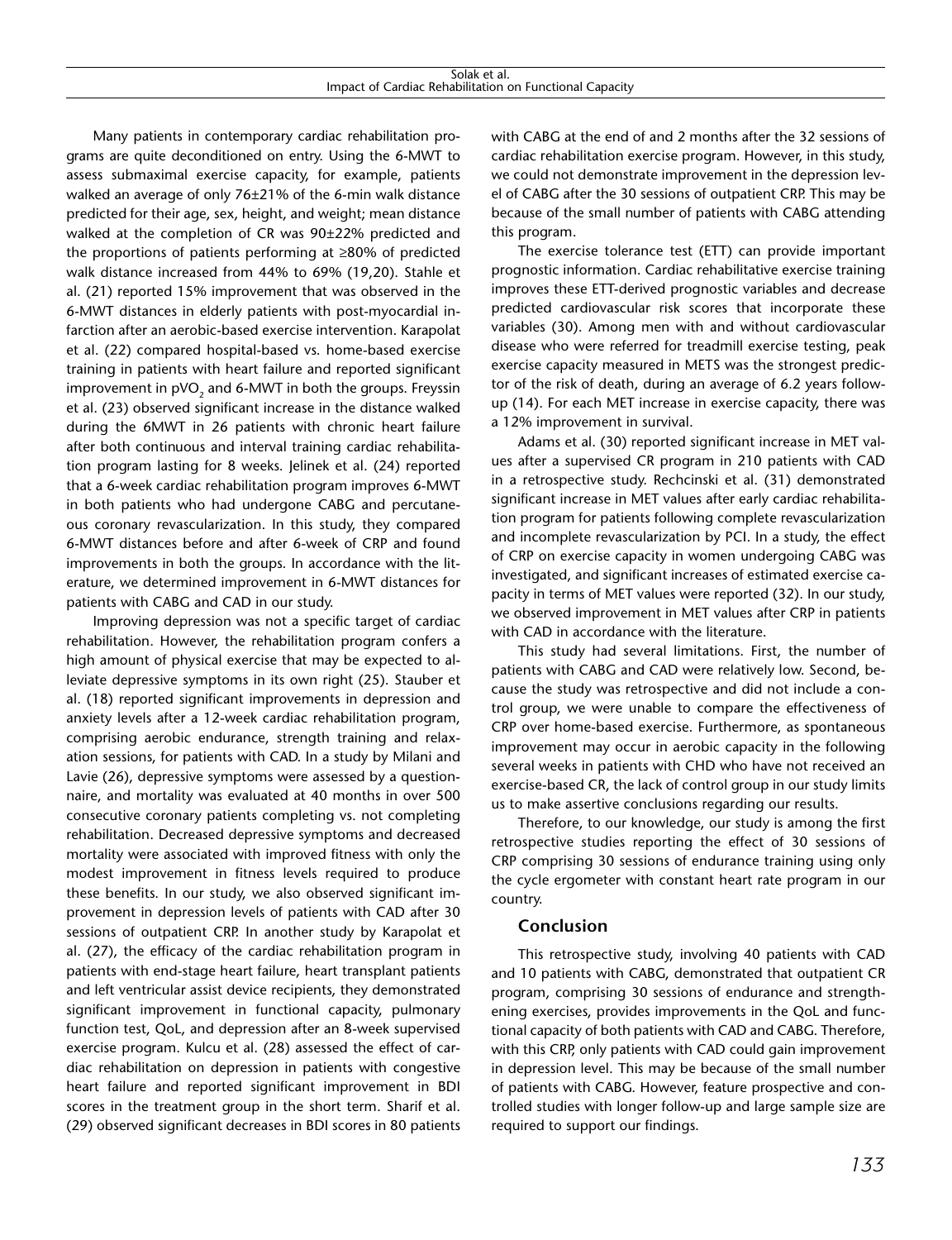**Ethics Committee Approval:** Ethics committee approval was received for this study from the ethics committee of Afyonkarahisar Medical Research Ethics Committee (Number: 2014/16).

**Informed Consent:** Verbal informed consent was obtained from patients who participated in this study.

**Peer-review:** Externally peer-reviewed.

**Author Contributions:** Concept - Ö.S.; Design - F.Y.; Supervision - G.Ö.; Resource - Ö.A.; Materials - H.T.; Data Collection and/or Processing - F.Y.; Analysis and/or Interpretation - A.M.U.; Literature Review - S.E.; Writer - Ö.S.; Critical Review - Ü.D.

**Conflict of Interest:** No conflict of interest was declared by the authors.

**Financial Disclosure:** The authors declared that this study has received no financial support.

# **References**

- 1. Ades PA. Medical progress: cardiac rehabilitation and secondary prevention of coronary artery disease. N Eng J Med 2001;345:892- 902. **[[CrossRef](http://dx.doi.org/10.1056/NEJMra001529)]**
- 2. World Health Organization Expert Committee On Rehabilitation: rehabilitation after cardiovascular diseases, with special emphasis on developing countries: report of a WHO Committee. World Health Organ Tech Rep Ser 1993;831:1-122.
- 3. Oldridge NB, Guyatt GH, Fischer ME, Rimm AA. Cardiac rehabilitation after myocardial infarction: combined experience of randomized clinical trials. JAMA 1988;260:945-50. **[[CrossRef](http://dx.doi.org/10.1001/jama.1988.03410070073031)]**
- 4. O'Connar GT, Buring JE, Yusuf S, Goldhaber SZ, Olmstead EM, Paffenbarger RS JR, et al. An overview of randomized trials of rehabilitation with exercise after myocardial infarction. Circulation 1989;80:234-44. **[[CrossRef](http://dx.doi.org/10.1161/01.CIR.80.2.234)]**
- 5. Shepherd CW, While AE. Cardiac rehabilitation and quality of life: a systematic review. Int J Nurs Stud 2012;49:755-71. **[\[CrossRef](http://dx.doi.org/10.1016/j.ijnurstu.2011.11.019)]**
- 6. Ware JE Jr. SF-36 health survey update. Spine 2000;25:3130-39. **[\[CrossRef\]](http://dx.doi.org/10.1097/00007632-200012150-00008)**
- 7. Dempster M, Donnelly M. Measuring the health related quality of life of people with ischaemic heart disease. Heart 2000;83:641-4. **[[CrossRef](http://dx.doi.org/10.1136/heart.83.6.641)]**
- 8. Yohannes AM, Doherty P, Bundy C, Yalfani A. The long-term benefits of cardiac rehabilitation on depression, anxiety, physical activity and quality of life. J Clin Nurse 2010;19:2806-13. **[CrossRef]**
- 9. Listerman J, Bittner V, Sanderson BK, Brown TM. Cardiac rehabilitation outcomes: impact of comorbidities and age. J Cardiopulm Rehabil Prev 2011;31:342-8. **[CrossRef]**
- 10. Bittner V. Six-minute walk test in patients with cardiac dysfunction. Cardiologia 1997;42:897-902.
- 11. Blumenthal JA, Babyak MA, O'Connor C, Keteyian S, Landzberg J, Howlett J, et al. Effects of exercise training on depressive symptoms in patients with chronic heart failure: the HF-ACTION randomized trial. JAMA 2012;308:465-74. **[CrossRef]**
- 12. Koçyiğit H, Aydemir Ö, Fişek G, Ölmez N, Memiş A. Kısa Form-36 (KF-36)'nın Türkçe versiyonunun güvenilirliği ve geçerliliği. İlaç ve Tedavi Dergisi 1999;12:102-6.
- 13. Robertson LD, Ewing AS, Bentley BJ. American thoracic society statement: Guidelines fort he six-minute walk test. Guidelines for pulmonary rehabilitation programs. Human Kinetics 2004;127-8.
- 14. Myers J, Prakash M, Froelicher V, Do D, Partington S, Atwood JE. Exercise capacity and mortality among men referred for exercise testing. N Engl J Med 2002;346:793-801. **[\[CrossRef\]](http://dx.doi.org/10.1056/NEJMoa011858)**
- 15. Beck AT, Steer RA, Garbin MG J. Psychometric properties of the Beck Depression Inventory twenty-five years of evaluation. Clin Psych 1988;8:77-100. **[\[CrossRef\]](http://dx.doi.org/10.1016/0272-7358(88)90050-5)**
- 16. Hsu CJ, Chen SY, Su S, Yang MC, Lan C, Chou NK, et al. The effect of early cardiac rehabilitation on health-related quality of life among heart transplant recipients and patients with coronary artery bypass graft surgery. Transplant Proc 2011;43:2714-7. **[\[CrossRef\]](http://dx.doi.org/10.1016/j.transproceed.2011.04.025)**
- 17. Karapolat H, Eyigör S, Zoghi M, Yagdi T, Nalbangil S, Durmaz B. Comparison of hospital-supervised exercise versus home-based exercise in patients after orthotopic heart transplantation: effects on functional capacity, quality of life, and psychological symptoms. Transplant Proc 2007;39:1586-8. **[\[CrossRef\]](http://dx.doi.org/10.1016/j.transproceed.2007.01.079)**
- 18. Stauber S, Guéra V, Barth J, Schmid JP, Saner H, Znoj H, et al. Psychosocial outcome in cardiovascular rehabilitation of peripheral artery disease and coronary artery disease patients. Vasc Med 2013;18:257-62. **[[CrossRef](http://dx.doi.org/10.1177/1358863X13505861)]**
- 19. Sanderson BK, Schumann C, Breland J, Williams N, Saunders K, Bittner V. Six-minute walk assessment in cardiac rehabilitation: is there a standard for functional performance? Med Sci Sport 2005;37:1186. **[[CrossRef\]](http://dx.doi.org/10.1249/00005768-200505001-01183)**
- 20. Enright PL, Sherrill DL. Reference equations for the six-minute walk in healthy adults. Am J Resp Crit Care Med 1998;158:1384-7. **[\[CrossRef\]](http://dx.doi.org/10.1164/ajrccm.158.5.9710086)**
- 21. Stahle A, Mattson E, Ryden L, Unden A, Nordlander R. Improved physical fitness and quality of life following training of elderly patients after acute coronary events: a 1 year follow-up randomized controlled study. Eur Heart J 1999;20:1475-84. **[[CrossRef](http://dx.doi.org/10.1007/s00392-009-0049-6)]**
- 22. Karapolat H, Demir E, Bozkaya YT, Eyigör S, Nalbantgil S, Durmaz B, et al. Comparison of hospital-based versus home-based exercise training in patients with heart failure: effects on functional capacity, quality of life, psychological symptoms, and hemodynamic parameters. Clin Res Cardiol 2009;98:635-42. **[[CrossRef](http://dx.doi.org/10.1016/j.apmr.2012.03.007)]**
- 23. Freyssin C, Verkindt C, Prieur F, Benaich P, Maunier S, Blanc P. Cardiac rehabilitation in chronic heart failure: effect of an 8-week, highintensity interval training versus continuous training. Arch Phys Med Rehabil 2012;93:1359-64. **[[CrossRef](http://dx.doi.org/10.3389/fphys.2013.00302)]**
- 24. Jelinek HF, Huang ZQ, Khandoker AH, Chang D, Kiat H. Cardiac rehabilitation outcomes following a 6- week program of PCI and CABG patients. Front Physiol 2013;4:302. **[\[CrossRef\]](http://dx.doi.org/10.1016/j.jacc.2012.04.040)**
- 25. Blumenthal JA, Sherwood A, Babyak A, Watkins LL, Smith PJ, Hoffman BM, et al. Exercise and pharmacological treatment of depressive symptoms in patients with coronary heart disease. J Am Coll Cardiol 2012;18:1053-63.
- 26. Milani RV, Lavie CJ. Impact of cardiac rehabilitation on depression and its associated mortality. Am J Med 2007;120:799-806. **[\[CrossRef\]](http://dx.doi.org/10.1016/j.amjmed.2007.03.026)**
- 27. Karapolat H, Engin C, Eroğlu M, Yağdı T, Zoghi M, Nalbantgil S, et al. Efficacy of cardiac rehabilitation program in patients with end-stage heart failure, heart transplant patients, and left ventricular assist device recipients. Transplant Proc 2013;45:3381-5. **[[CrossRef](http://dx.doi.org/10.1016/j.transproceed.2013.06.009)]**
- 28. Kulcu DG, Yurtais Y, Tur BS, Gülec S, Seckin B. The effect of cardiac rehabilitation on quality of life, anxiety and depression in patients with congestive heart failure. A randomized controlled trial, shortterm results. Eura Medicophys 2007;43:489-97.
- 29. Sharif F, Shoul A, Janati M, Kojuri J, Zare N. The effect of cardiac rehabilitation on anxiety and depression in patients undergoing cardiac bypass graft surgery in Iran. BMC Cardiovasc Disord 2012;12:40. **[\[CrossRef\]](http://dx.doi.org/10.1186/1471-2261-12-40)**